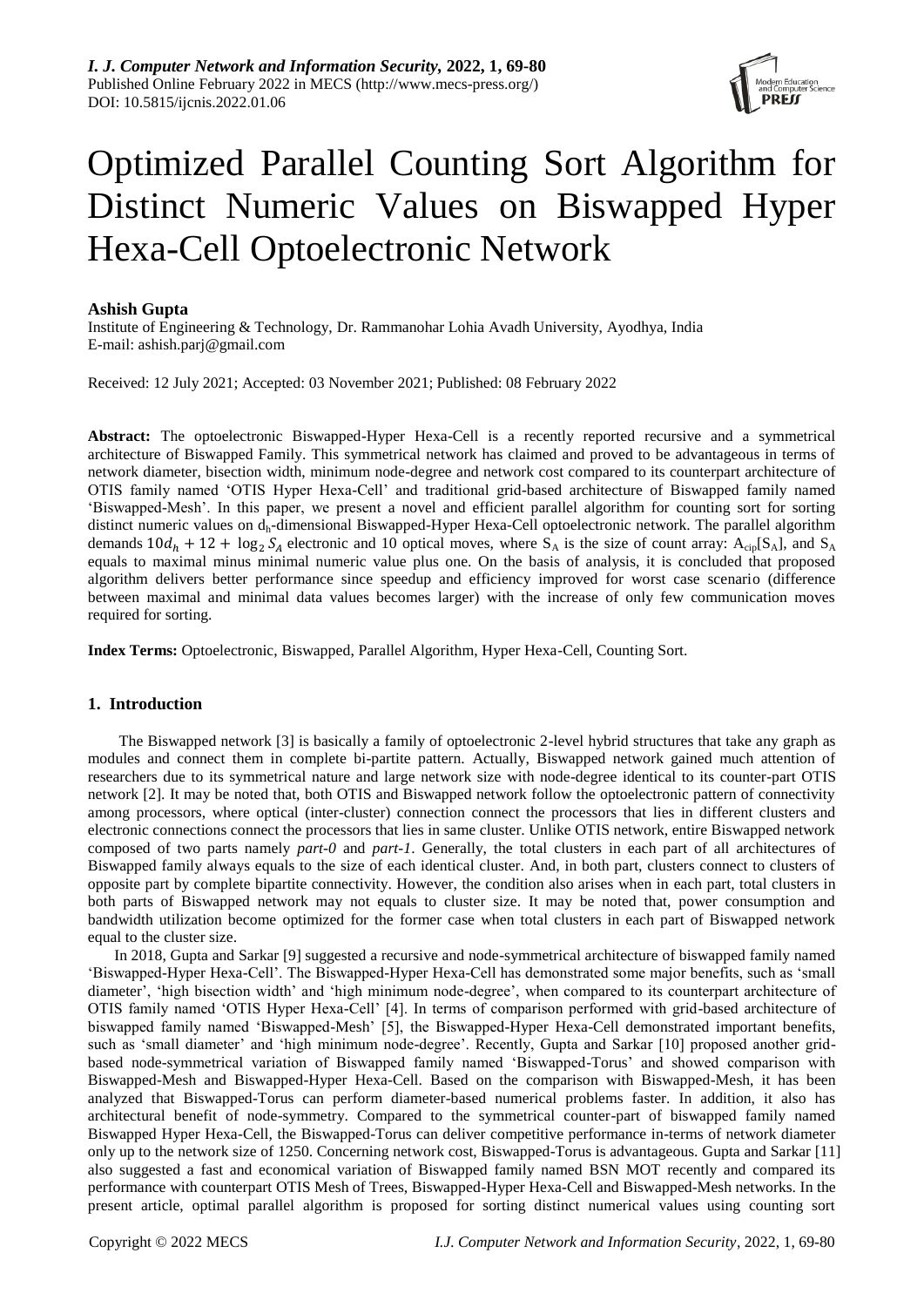methodology on Biswapped-Hyper Hexa-Cell optoelectronic network for the optimized case, when total clusters in each part equal to the cluster size.

Truly saying, sorting of numeric values is necessary for efficient lookup and search. In fact, many real time applications are based on the efficient sorting, such as in real time operating systems, scheduling of tasks according to their relevance (based on some properties) for execution. The adopted method for sorting in this article is counting sort, and computational model is Biswapped-Hyper Hexa-Cell. Counting sort is an optimal choice for sorting, when the difference between the size of the input array (contains data elements that need to be sorted) or output array (contains sorted data elements), and the count array is minimal. The primary advantage of Counting sort is its ability to performs sorting in linear time in worst case compared to counter-part sorting algorithms such as quick sort which require O(nlogn) time. The disadvantage of counting sort is the requirment of large auxiliary space for arrays. In fact, the performance of counting sort diminishes as difference between the input or output array, and count array getting large. It may be noted that, in the proposed algorithm, the computation of prefix sum on count array is suggested to map in parallel in O(logn) time compared to the linear time O(n). The performance evaluation is shown to be performed by analyzing and comparing communication moves, speedup and efficiency. In fact, based on the analysis, proposed approach claims to deliver optimal performance for mapping counting sort on Biswapped-Hyper Hexa-Cell, since speedup and efficiency improved for worst case scenario (difference between maximal and minimal data values becomes larger) with the increase of only few communication moves required for sorting.

As of now, a brief introduction concerning the present article is shown. Rest of the article is structured as follows. In Section 2, related literatures to the present work is presented. In Section 3, computational model (Biswapped Hyper Hexa –Cell) is illustrated in detail including intra-cluster connectivity for cluster (Hyper Hexa-Cell), and inter-cluster connectivity for the entire Biswapped Hyper Hexa-Cell network. In Section 4, methodology related to the counting sort is presented in detail. In Section 5, proposed parallel algorithm is presented for mapping counting sort on Biswaped Hyper Hexa-Cell Optoelectronic network for sorting distinct numeric values. Further, Section 6 covers the relevant portion of results & discussion includes evaluation of speed up and efficiency, and comparison of communication moves, speed-up and efficiency for different size of count array for One, Two and Three-Dimensional Biswapped Hyper Hexa-Cell interconnection network. Finally, in Section 7, the work is concluded.

## **2. Related Works**

Concerning many real time applications, efficient sorting of numeric values is desirable for look up, search, scheduling of tasks, etc. Many literatures have been proposed in last few years on optimal parallel mapping of different sorting methods on optoelectronic architectures. Most recent, Al-Adwan *et. al* [20] suggested parallel quicksort algorithm on OTIS Hyper Hexa-Cell network and measured performance analytically and by simulation in terms of runtime, speed-up and efficiency. In fact, the simulated outcomes of better performance in-terms of speedup and efficiency matched with the analytical outcomes.

Besides sorting, in last few years, relevant literatures have been reported regarding the proposal of parallel algorithm for optimal mapping of important numerical problems on optoelectronic OTIS architectures. *For Instance*, in 2017, Datta, De and Sinha [12] suggested parallel prefix algorithm on optoelectronic Multi-Mesh network and claimed to accomplish parallel execution for the same in only 7n electronic communication moves compared to the  $13n + 5$ electronic communication moves on the optoelectronic Extended Multi-Mesh network [13]. Al-Adwan *et al*. [18] proposed parallel Repetitive 2-Opt (PRTO) algorithm for solving symmetric Travelling salesman problem on optoelectronic OTIS Mesh and OTIS Hypercube networks. Besides, Parallel algorithm for heuristics local search using similar Parallel Repetitive 2-Opt (PRTO) is also suggested by Al-Adwan *et. al* [19] to solve symmetric Travelling salesman problem on members of OTIS family named OTIS mesh of trees and OTIS Hyper Hexa-Cell networks.

Compared to OTIS framework, symmetrical property of optoelectronic Biswapped framework has attracted researchers to study and explore different dimensions of this network. *For instance*, Zhao et al. [6] proposed efficient GPM algorithm for load balancing and claimed its effectiveness by analytical model. Ling and Chen [7] proposed algorithm for node-to-set disjoint paths problem in an arbitrary biswapped network with a connected cluster network. Chen and Ling [8] investigated the problem of embedding cycles of various lengths in a biswapped network based on the cycle of length (l) ( $\geq$ 3) of cluster network. In addition, on member architectures of Biswapped family, optimal parallel mapping of numerical problems has also been reported in recent years. *For instance*, Gupta and Sarkar presented novel and efficient algorithm for computing prefix sum [14], LaGrange's interpolation [16] and Special Cases of binomial series [17] on traditional grid-based member of optoelectronic biswapped family named Biswapped-Mesh network. Besides Biswapped-mesh, optimal parallel mapping of prefix sum problem has also been reported on recursive and symmetrical member of biswapped family named Biswapped-Hyper Hexa-Cell [15]. Lytvynenko *et al.* [20] performed comparative analysis of self-organizing algorithms for forecasting economic parameters. Dash *et al.* [21] evaluate the performance on Open MP parallel platform on the basis of problem size. Zeng *et al*. [22] proposed parallel algorithms for Freezing Problems during Cryosurgery. In this article, an important problem of sorting numeric values using counting sort methodology is presented on recursive and symmetrical variation of Biswapped framework named 'Biswapped-Hyper Hexa-Cell'.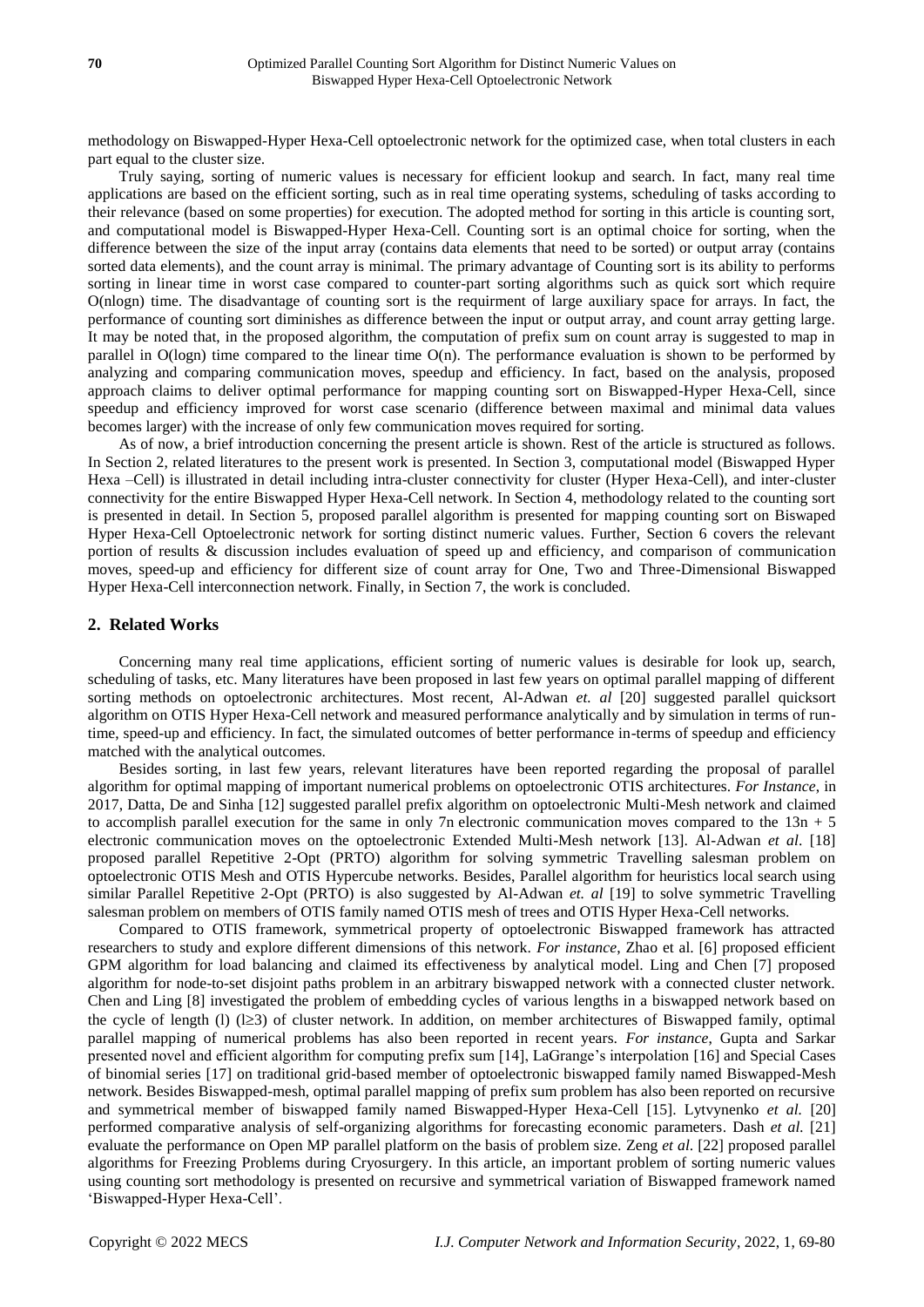# **3. Computational Model**

Basically, the Biswapped-Hyper Hexa-Cell composed of two parts: *part-0* and *part-1*, where each part may either contain N or  $\frac{N}{2}$  clusters [9]. For bandwidth and power optimization, total clusters in each part should equal to the cluster size (N) that results in total  $N^2$  processors in each part, and  $2N^2$  processors in the entire Biswapped-Hyper Hexa-Cell network.

## *Intra-cluster (electronic) connections*

The labelling of each identical cluster (dh-Dimensional Hyper Hexa-Cell) require two parameters: subclusternumber and processor-number for intra-cluster communication. The subcluster-number identifies each subcluster (One-Dimensional Hyper Hexa-Cell), and processor-number identifies the processor within each subcluster. The labelling of subcluster-number requires d<sub>h</sub>-1 bits, and labelling of processor-number require three bits. For instance, Two-Dimensional Hyper Hexa-Cell (cluster) composed of two One-Dimensional Hyper Hexa-Cell networks (subcluster). Therefore, only one bit (0 and 1) require for identify each subcluster. For labelling of processor-number, rightmost two bits are labelled as 00, 01 and 10 both in upper and lower triangle that initiates from the top most node, and proceed towards the right node from left node. The labelling of left most bit is 0 for the upper triangle and 1 for the lower triangle. For better understanding refer to Figures 1 and 2 that shows labelled network architectures of One and Two-Dimensional Hyper Hexa-Cell networks respectively.



Fig.1. One-Dimensional Hyper Hexa-Cell



Fig.2. Two-Dimensional Hyper Hexa-Cell

## *Inter-cluster (optical) connections*

The labelling of processors in Biswapped-Hyper Hexa-Cell required three parameters: c**,** i and p which represent cluster-number**,** processor-number**,** and part-number respectively for inter-cluster communication.

∀c and ∀p, Processor: P(c, i, 0) is connected to the processor: P(i, c, 1) and vice versa.

For better understanding, refer to Figure 3, which shows labelled network architecture of One-Dimensional Biswapped-Hyper Hexa-Cell network.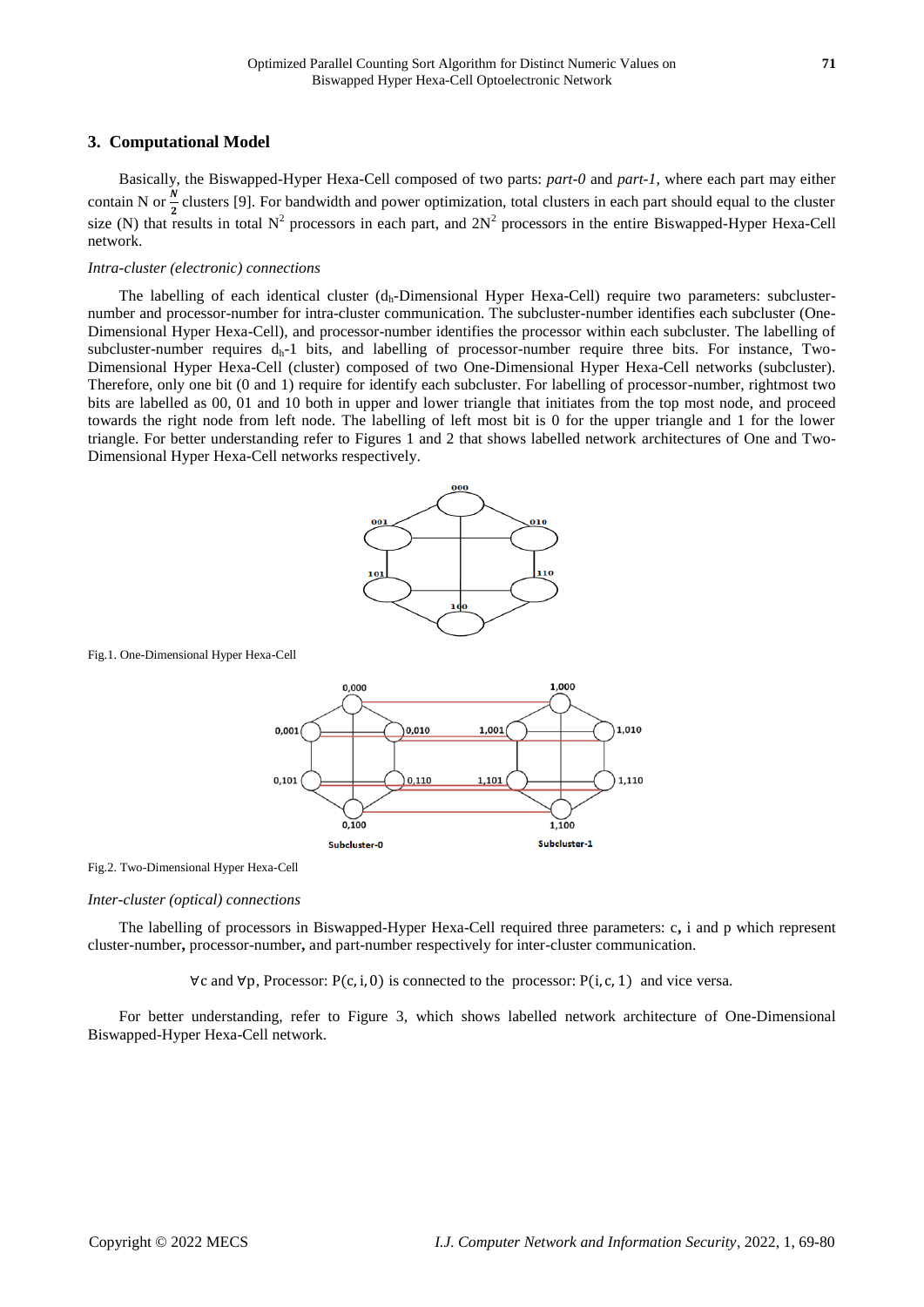

Fig.3. One-Dimensional Biswapped-Hyper Hexa-Cell

## **4. Methodology**

In our adopted parallel approach for mapping counting sort on optimized case of  $d<sub>h</sub>$ -Dimensional Biswapped-Hyper Hexa-Cell network, initially the primary aim is to find the minimal and the maximal data elements among all data elements that need to be sorted. This process is required to develop count array:  $A_{\text{cin}}[S_A]$  (as displayed). The size  $(S_A)$  of this array:  $A_{\rm{cin}}[S_A]$  ranges from minimal to maximal data values. The labelling in the base of this array:  $A_{\rm{cin}}[S_A]$ identifies the processor which hold this array, where labels: c, i and p represents cluster-number, processor-number and part-number respectively. The array: A<sub>cip</sub>[] contains value: 1, if index of this array is identical to the data element otherwise 0.

Thereafter, the prefix operation is applied to the data elements contained in count array:  $A_{cip}$ []. This computed prefix values finally decide the index in array:  $B_{\text{cip}}[$ , where the data element finally stored in sorted pattern. For better understanding, count array:  $A_{\text{cip}}[Max-Min+1]$  and output array:  $B_{\text{cip}}[2N^2]$  is displayed below, where Max and Min represents the maximal and the minimal data values in the entire architecture of Biswapped-Hyper Hexa-Cell network. It may be noted that, in our proposed approach, the size of sorted array:  $B_{\text{cip}}[$ ] will be equal to the size of computational network  $(2N^2)$ , since we assume each processor holds a single data element. Note that, size of the cluster of Biswapped Hyper Hexa-Cell network can be computed by formula:  $N = 6 \times 2^{d_h - 1}$ .



Assume, data elements:  $X_0, X_1, ..., X_{Z-1}$  are need to be sorted, where  $X_0 = 12, X_1 = 4, X_2 = 15, X_3 = 6, X_4 = 1, X_5 = 1$ 14 and  $X_6 = 9$ .

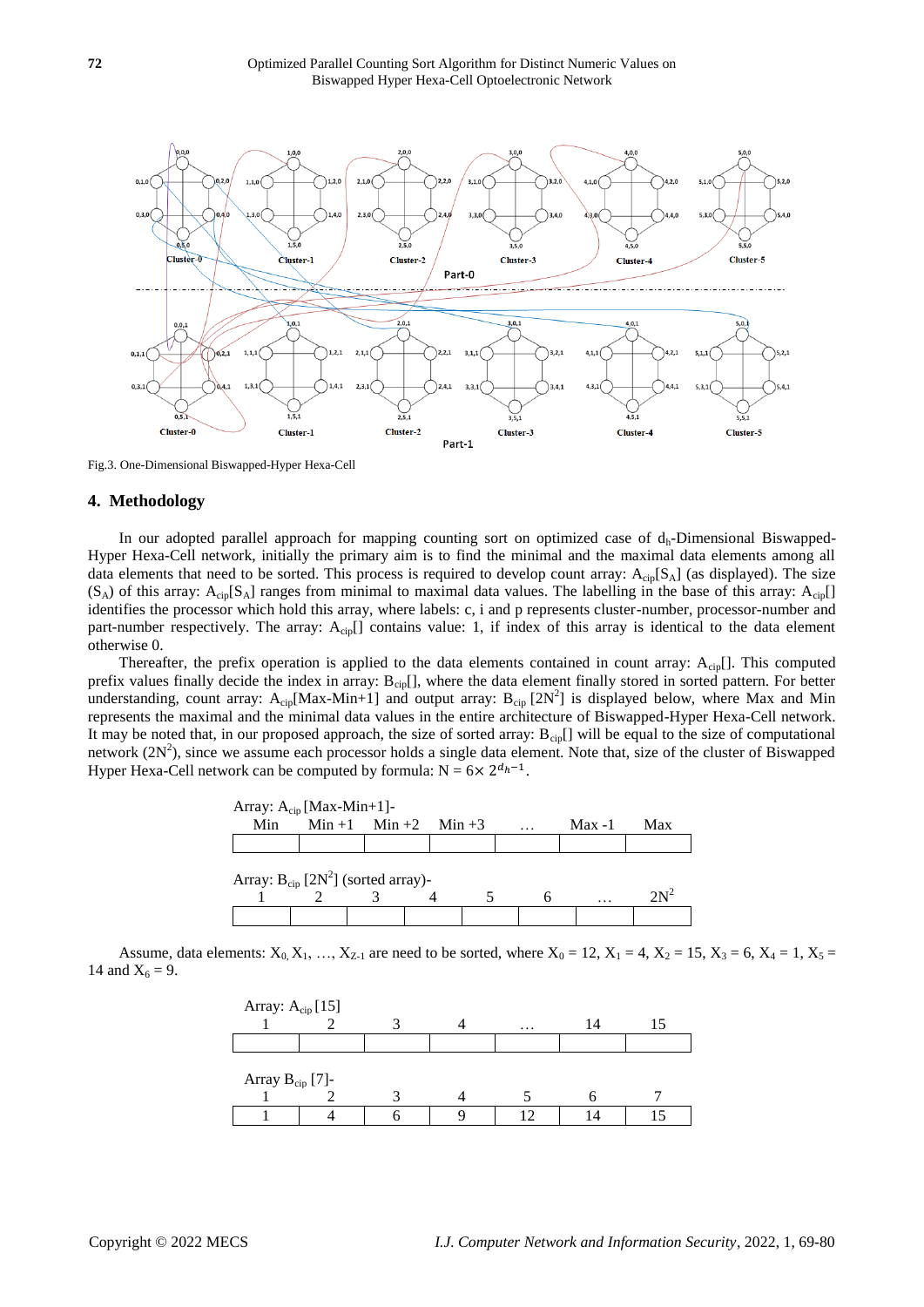# **5. Parallel Algorithm**

In this section, parallel algorithm is presented for mapping counting sort for sorting distinct numeric values on  $d_h$ -Dimensional Biswapped Hyper Hexa-Cell optoelectronic network. In Section 5.1, the primary parallel algorithm of counting sort on Biswapped Hyper Hexa-Cell is presented. Further, parallel algorithms for subroutines needed to execute Algorithm 5.1 are displayed in subsequent subsections*. For example*, in Algorithms 5.2 and 5.3, parallel mapping for finding maximal and minimal data elements on the Biswapped Hyper Hexa-Cell network is presented. In Algorithms 5.4 and 5.5, parallel mapping of finding maximal and minimal data elements in a cluster (Hyper Hexa-Cell) are presented that is basically required for the execution of Algorithms 5.2 and 5.3. In Algorithms 5.6 and 5.7, parallel algorithms for broadcast data element and broadcast of array of registers are presented. In Algorithm 5.8, parallel algorithm for performing data sum on array of registers is shown.

### **Algorithm 5.1. Algorithm of Counting Sort on Biswapped Hyper Hexa-Cell**

Assuming, data elements:  $X_0, X_1, X_2, \ldots, X_{2N^2-1}$  need to be sorted Registers:  $W(c, i, p)$  and  $Y(c, i, p)$ Array of Registers:  $A_{\text{cip}}[S_A]$  and  $B_{\text{cip}}[S_B]$ ,  $S_A$ -size of array:  $A_{\text{cin}}[]$ ,  $S_B$ -size of array: array:  $B_{\text{cin}}[]$ .

## **Data Initialization:**

 $\nabla c$ *,*  $\nabla i$  and  $\nabla p$ *,* 

 $W(c, i, p) \leftarrow X_{cN+i + pN}^2$  $Y(c, i, p) \leftarrow X_{cN+i + pN}^2$  $A_{\text{cip}}[\text{index}_{\text{array-A}}] \leftarrow 0.$  $B_{\text{cip}}[\text{index}_{\text{array-B}}] \leftarrow 0.$ 

**Step 1.** Perform Steps 1.1 and 1.2 for finding minimal and maximal data elements in parallel.

**1.1.**  $\forall c, \forall i$  and  $\forall p$ , Call Find\_Biswapped\_Max\_W(0, 0, 0); //Algorithm 5.2// **1.2.**  $\forall c, \forall i$  and  $\forall p$ , Call Find\_Biswapped\_Min\_Y(0, 0, 0); */Algorithm 5.3//* 

**Step 2.** Perform Steps 2.1 and 2.2 for broadcast of minimal and maximal data elements in parallel.

**2.1.** Call Broadcast\_W(0, 0, 0); *// Algorithm 5.6,* Assuming W(0, 0, 0) is source register// **2.2.** Call Broadcast\_Y(0, 0, 0); *// Algorithm 5.6,* **A**ssuming Y(0, 0, 0) is source register//

**Step 3.**  $\forall c, \forall i \text{ and } \forall p, S_A = Y(0,0,0) - W(0,0,0) + 1, Y(0,0,0) \leq \text{index}_{array-A} \leq W(0,0,0).$ 

 $A_{\text{cip}}[\text{index}_{\text{array-A}}] \leq 1$ , If  $\text{index}_{\text{array-A}} == X_{\text{cN}+1+\text{pN}}^2$ .

**Step 4.**  $\forall c$ ,  $\forall i$  and  $\forall p$ , Call Data\_Sum\_A<sub>cip</sub>[S<sub>A</sub>]; //Algorithm 5.8// **Step 5.** Perform prefix sum on 2D array:  $A_{000}[S_A]$ . [1] **Step 6.** Call Broadcast\_Array<sub>000</sub>[S<sub>A</sub>]; //*Algorithm 5.7//* **Step 7.**  $\forall c, \forall i \text{ and } \forall p, S_B = 2N^2, 1 \leq \text{index}_{array-B} \leq 2N^2.$ 

 $\text{B}_{\text{cip}}[\text{A}_{\text{cip}}[\text{Index}_{\text{array-A}}]] \leq \text{X}_{\text{cN}+i+pN}^2$ , If, Index<sub>array-A</sub>== $\text{X}_{\text{cN}+i+pN}^2$ .

Step 8. Call Data\_Sum\_B<sub>cip</sub>[S<sub>B</sub>]. //Algorithm 5.8//

//Final result obtained in 2D array:  $B_{000}[S_B]//$ 

## *Time Complexity (Algorithm 5.1)*

The initial step (Step 1) demands  $2d_h + 4$  electronic moves and 2 optical moves for finding maximal and minimal data elements in Biswapped-Hyper Hexa-Cell network. Further, Step 2 demands  $2d_h + 2$  electronic moves and 2 optical moves for data broadcast in the entire Biswapped Hyper Hexa-Cell network. Thereafter a constant step required in Step 3. Further, Step 4 require  $2d_h + 2$  electronic and 2 optical moves for performing data sum on the entire Biswapped-Hyper Hexa-Cell network. Step 5 demands  $\log_2 S_A$  electronic moves for performing prefix sum on count array: A<sub>cip</sub>[S<sub>A</sub>].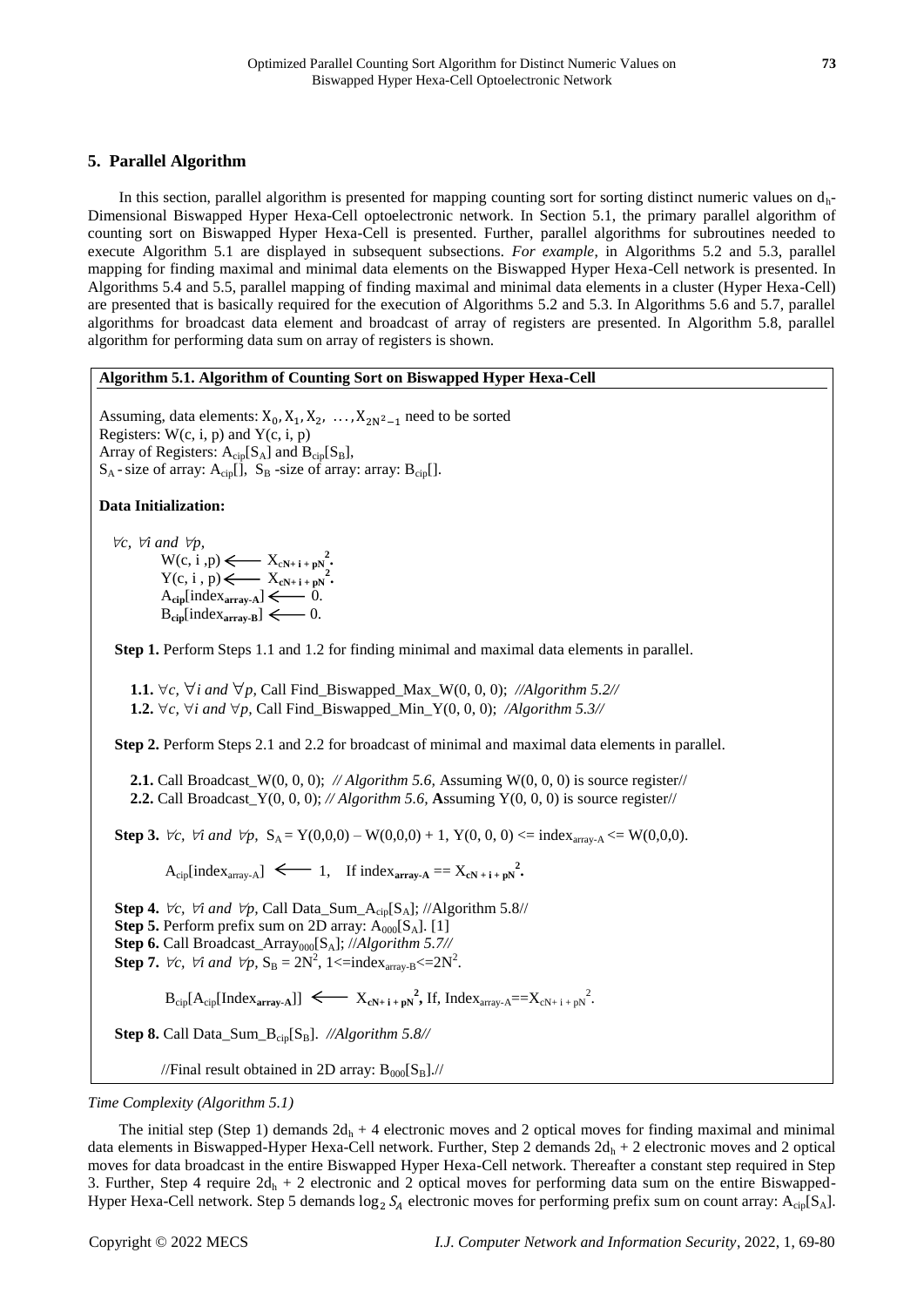Again, Step 6 needs  $2d_h + 2$  electronics and 2 optical moves data broadcast in Biswapped-Hyper Hexa-Cell network. Step 7 demands a constant step. Again data sum will be performed on Biswapped-Hyper Hexa-Cell in Step 8 that require total  $2d_h + 2$  electronic moves and 2 optical moves. Therefore, total  $10d_h + 12 + \log_2 S_A$  electronic and 10 optical moves, where,  $S_A$  is the size of array:  $A_{\text{cip}}[S_A]$ .

*Algorithm 5.2: Algorithm of Subroutine for finding Maximal data element in Biswapped Hyper hexa-Cell.*

*Subroutine: Find\_Biswapped\_Max\_P(0, 0, 0)* Assume, processor:  $P(0, 0, 0)$  to hold the maximal and minimal data value  $*/$  { **Step 1.**  $\forall$ c,  $\forall$ i and  $\forall$ p, Call Cluster\_Max\_P(c, i, p) //Algorithm 5.4// **Step 2.**  $\forall$ c, Perform Steps 2.1 and 2.2 in parallel. **2.1.** P(0, c, 1)  $\leftarrow$  P(c, 0, 0). **2.2.** P(0, c, 0)  $\longleftarrow$  P(c, 0, 1). **Step 3.**  $\forall$ i and  $\forall$ p, Call Cluster\_Max\_P(0, i, p) //Algorithm 5.4// **Step 4.** Do  $P(0, 0, 0) \leftarrow P(0, 0, 1)$ , if,  $P(0, 0, 1) > P(0, 0, 0)$ .

}

*Algorithm 5.3: Algorithm of Subroutine for finding Minimal data element in Biswapped Hyper hexa-Cell.*

*Subroutine: Find\_Biswapped\_Min\_P(0, 0, 0)* { **Step 1.**  $\forall$ c,  $\forall$ i and  $\forall$ p, Call Cluster\_Min\_P(c, i, p). //Algorithm 5.5// **Step 2.**  $\forall$ c, Perform Steps 2.1 and 2.2 in parallel. **2.1.** P(0, c, 1)  $\longleftarrow$  P(c, 0, 0). **2.2.** P(0, c, 0)  $\longleftarrow$  P(c, 0, 1). **Step 3.**  $\forall$ i and  $\forall$ p, Call Cluster\_Min\_P(0, i, p) //Algorithm 5.5// **Step 4.** Do P(0, 0, 0)  $\longleftarrow$  P(0, 0, 1), if, P(0, 0, 1) < P(0, 0, 0) }

*Time Complexity (Algorithm 5.2 & 5.3):*

In Algorithms-5.2 and 5.3, Step 1 demands  $d_h + 2$  electronic moves for finding minimal and maximal data value. Step 2 demands 1 optical move. Again, Step 3 demands  $d_h + 2$  electronic moves for finding minimal and maximal data value. Step 4 demands 1 optical move. Therefore, total  $2d_h + 4$  electronic moves and 2 optical moves is required to find maximal and minimal data element in Biswapped-Hyper Hexa-Cell.

*Algorithm 5.4:* Algorithm of finding maximal data element in a cluster, considering processor: P(c, 0, p) to hold the maximal data value.

Cluster\_Max\_P(c, i, p)  $\{$ **Step 1.**  $\forall$ s,  $\forall$ c and  $\forall$ p, Perform Steps 1.1 and 1.2 in parallel. // s represent subcluster// **Step 1.1**  $\forall$ s,  $\forall$ c and  $\forall$ p, Do steps 1.1.1 and 1.1.2 in serial. **Step 1.1.1.** P(c, 6s, p)  $\leftarrow$  P(c, 6s + 1, p), if, P(c, 6s + 1, p) > P(c, 6s, p). **Step 1.1.2.**  $P(c, 6s, p) \leftarrow P(c, 6s + 2, p)$ , if,  $P(c, 6s + 2, p) > P(c, 6s, p)$ . **Step 1.2** Do steps 1.2.1 and 1.2.2 in serial. **Step 1.2.1.**  $P(c, 6s + 5, p)$   $\longleftarrow$   $P(c, 6s + 3, p)$ , if,  $P(c, 6s + 3, p) > P(c, 6s + 5, p)$ . **Step 1.2.2.**  $P(c, 6s + 5, p) \leftarrow P(c, 6s + 4, p)$ , if,  $P(c, 6s + 4, p) > P(c, 6s + 5, p)$ . In Figure 5 and Figure 6, communication performed in substeps-1.1.1 and 1.2.1 are shown by label-1 and communication performed in substeps-1.1.2 and 1.2.2 are shown by label-2.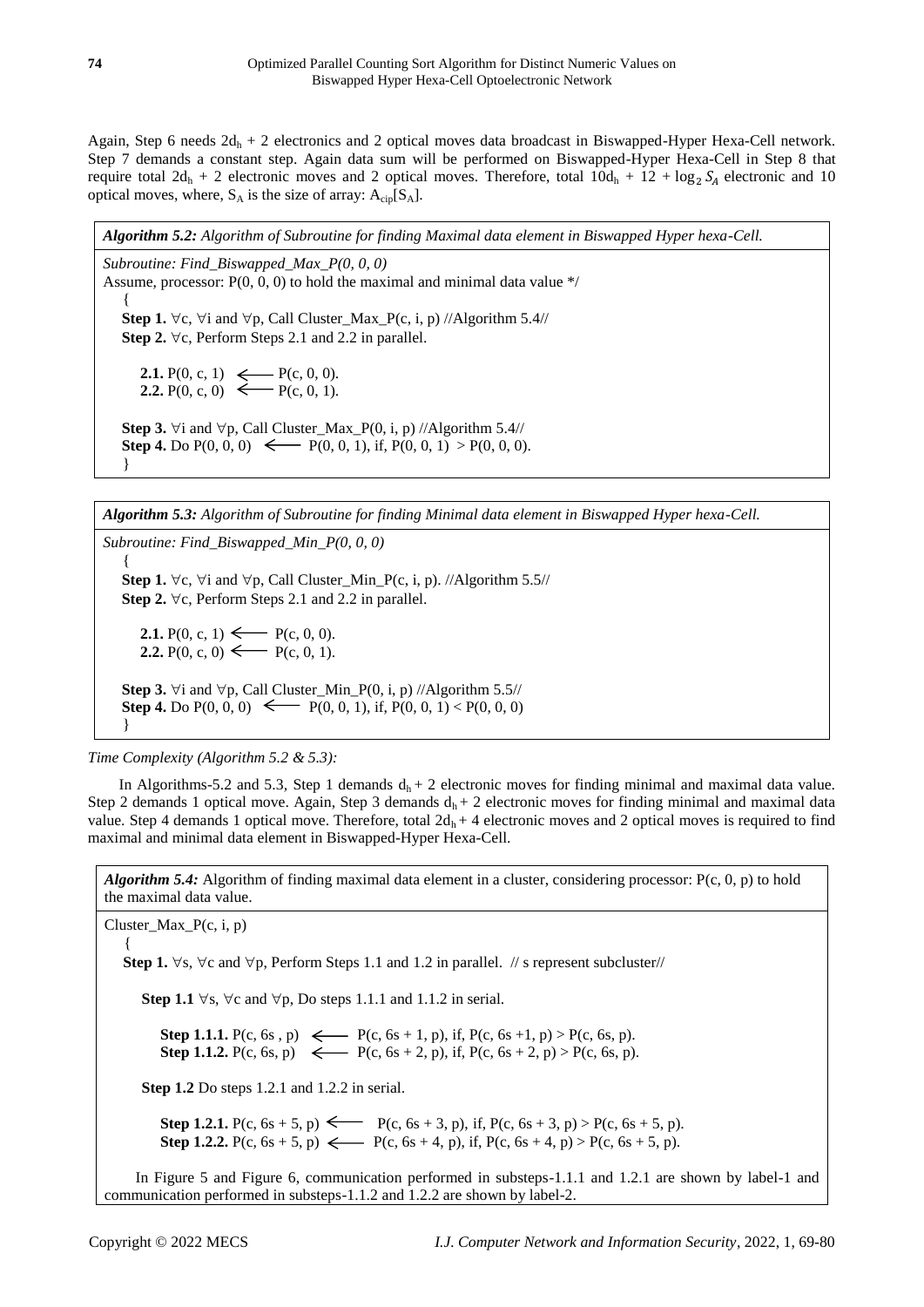**Step 2.**  $\forall$ s,  $\forall$ c and  $\forall$ p, do in parallel.

 $P(c, 6s, p) \leftarrow P(c, 6s + 5, p), \text{ if, } P(c, 6s + 5, p) > P(c, 6s, p).$ 

In Figure 5 and Figure 6, communication performed in step 2 is shown by label-3.

**Step 3.**  $\forall$  c, Compare obtained P(c, 0, p), P(c, 6, p), ... P(c,  $6 \times (2^{d}{}_{h}^{-1}1)$ , p) and store outcome at processor:  $P(c, 0, p)$ **}**

In Figure 6, communication performed step 3 is displayed by label-4.

**Algorithm 5.5:** Algorithm of finding minimal data element in a cluster, considering processor: P(c, 0, p) to hold the minimal data value.

Cluster\_Min\_P(c, i, p)

{

**Step 1.**  $\forall$ s,  $\forall$ c and  $\forall$ p, Perform Steps 1.1 and 1.2 in parallel. //s represent subcluster//

**Step 1.1.** Do steps 1.1.1 and 1.1.2 in serial.

**Step 1.1.1.**  $P(c, 6s, p) \leftarrow P(c, 6s + 1, p)$ , if,  $P(c, 6s + 1, p) < P(c, 6s, p)$ . **Step 1.1.2.**  $P(c, 6s, p) \leftarrow P(c, 6s + 2, p)$ , if,  $P(c, 6s + 2, p) < P(c, 6s, p)$ .

**Step 1.2.** Do steps 1.2.1 and 1.2.2 in serial.

**Step 1.2.1.**  $P(c, 6s + 5, p) \leftarrow P(c, 6s + 3, p)$ , if,  $P(c, 6s + 3, p) < P(s, 6s + 5, p)$ . **Step 1.2.2.** P(c,  $6s + 5$ , p)  $\leftarrow$  P(c,  $6s + 4$ , p), if, P(c,  $6s + 4$ , p) < P(s,  $6s + 5$ , p).

In Figure 5 and Figure 6, communication performed in substeps-1.1.1 and 1.2.1 are shown by label-1 and communication performed in substeps-1.1.2 and 1.2.2 are shown by label-2.

**Step 2.**  $\forall$ s,  $\forall$ c and  $\forall$ p, do in parallel.

 $P(c, 6s, p) \longleftarrow P(c, 6s + 5, p), \text{ if, } P(c, 6s + 5, p) < P(c, 6s, p).$ 

In Figure 5 and Figure 6, communication performed in step-2 is shown by label-3.

**Step 3.**  $\forall$  c, Compare obtained P(c, 0, p), P(c, 6, p),..., P(c,  $6 \times (2^{d-1}_{h} - 1)$ , p), and store outcome at processor: P(c, 0, p)

In Figure 6, communication performed step-3 is displayed by label-4.

*Time Complexity (Algorithm 5.4 & 5.5):*

In Algorithms-5.4 and 5.5, Step1 demands 2 electronic moves. Step 2 demands one electronic move. Step 3 demands  $d<sub>h</sub>$  -1 electronic move for comparing top most node: P(c, 0, p) of upper triangle of each subcluster and collecting minimal and maximal data element at processor: P(c, 0, p). Therefore, total  $d_h + 2$  electronic moves to find maximal and minimal data element in each cluster.

**Algorithm 5.6:** Algorithm of broadcast of data element stored in processor register.

*Broadcast\_P(c, i, p)*   $\{$ 

> **Step 1.** Perform cluster broadcast from source processor: P(c, i, p). **Step 2.**  $\forall$ c and  $\forall$ i, perform optical moves in parallel.

 $P(i, c, p') \longleftarrow P(c, i, p), p'$  is opposite part.

**Step 3.**  $\forall$ c, perform cluster broadcast of data element stored in processor:  $P(i, c, p')$ .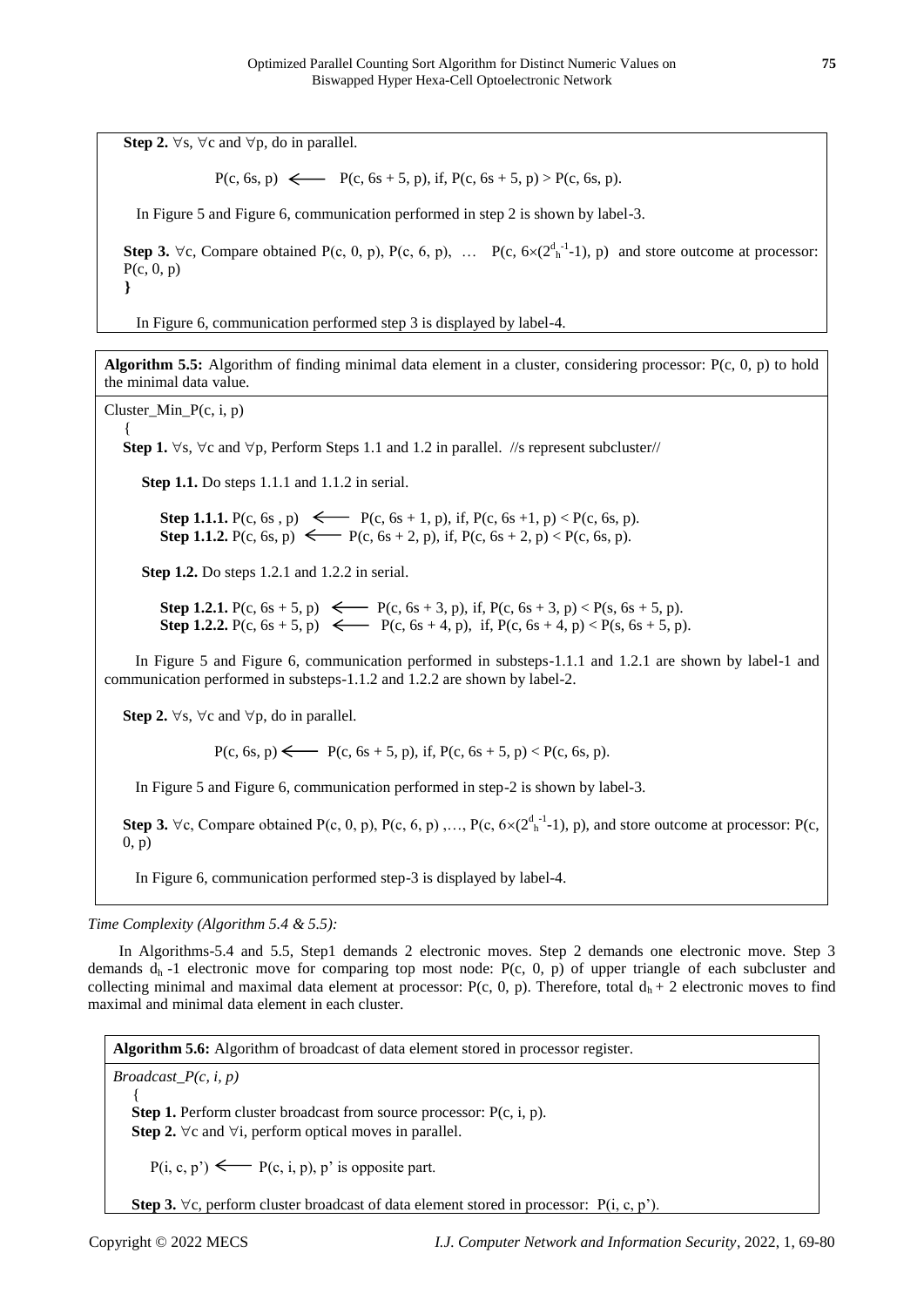**Step 4.**  $\forall$ c and  $\forall$ i, perform optical moves in parallel.

$$
P(i, c, p) \longleftarrow P(c, i, p').
$$

**Algorithm 5.7:** Algorithm of broadcast of array of registers.

*Broadcast\_Arraycip[S]*   $\left\{\right.$ **Step 1.** Perform cluster broadcast of Array<sub>cip</sub>[S]. **Step 2.**  $\forall$ c and  $\forall$ i, perform optical moves in parallel. Array<sub>icp</sub>'[S]  $\longleftarrow$  Array<sub>cip</sub>[S]. //p' is opposite part// **Step 3.**  $\forall$ c, perform cluster broadcast of Array<sub>icp</sub>'[S] stored in processor: P(i, c, p'). **Step 4.**  $\forall$ c and  $\forall$ i, perform optical moves in parallel.  $Array_{icp}[S] \longleftarrow$   $Array_{cip}[S]$ . }

*Time Complexity (Algorithm 5.6 & 5.7)* 

In Algorithms 5.6 and 5.7, Step 1 demands  $d_h + 1$  electronic moves. Step 2 needs one optical move. Step 3 demands  $d_h$  + 1 electronic moves. Step 4 needs one optical move. Therefore, total  $2d_h$  + 2 electronics and 2 optical moves.

**Algorithm 5.8:** Algorithm for performing sum of array of registers. Data\_Sum \_Array<sub>cip</sub> [S]

{ Step 1.  $\forall$ c,  $\forall$ i and  $\forall$ p, perform data element sum of array of each subcluster and store partial results at Array<sub>c,0,p</sub>(S), Array<sub>c,6,p</sub>(S),..., Array<sub>c, 6×(2</sub><sup>d-1</sup>-1<sub>),p</sub>(S). **Step 2.**  $\forall$ c, and  $\forall$ p, combine the partial results as data sum obtained at array: Array<sub>c,0,p</sub>(S), Array<sub>c,6,p</sub>(S),..., Array<sub>c, 6×(2</sub><sup>d-1</sup>-1<sub>)</sub>,  $_p(S)$  and store final result at processor's array: A<sub>c0p</sub>(S). **Step 3.**  $\forall$ c, Perform steps 3.1 and 3.2 in parallel. **3.1.** Array<sub>0c1</sub>[S]  $\leftarrow$  Array<sub>c00</sub>[S]. **3.2.**  $\text{Array}_{0c0}[S] \leftarrow \text{Array}_{c01}[S].$ **Step 4.**  $\forall i$  and  $\forall p$ , perform data sum of array elements of each subcluster of cluster-0, and store partial results at Array<sub>0, 0, p</sub>[S], Array<sub>0, 6, p</sub>[S],..., Array<sub>0, 6×(2</sub><sup>d-1</sup>-1<sub>),p</sub>[S]. **Step 5.**  $\forall p$ , Combine partial results as data sum obtained at array: Array<sub>0, 0, p</sub>(S), Array<sub>0, 6, p</sub>(S),..., Array<sub>0,</sub>  $\frac{d}{dx}$ <sup>d-1</sup>-1<sub>), p</sub>(S) and store final result at processor's array: A<sub>00p</sub>(S). **Step 6.** Array<sub>000</sub>[S]  $\leftarrow$  Array<sub>001</sub>[S].

*Time Complexity (Algorithm 5.8):* 

In Algorithm 5.8, Step 1 demands 2 electronic steps for performing data sum on each subcluster (One-Dimensional Hyper Hexa-Cell). Step 2 demands  $d_h - 1$  electronic steps for combine partial results obtained at each subcluster. Step 3 demands one optical move. Again, Step 4 demands 2 electronic steps for data sum in each subcluster. Step 5 demands  $d_h$  – 1 electronic moves for combine partial results. Step 6 needs one optical move. Therefore, total  $2d_h$  + 2 electronic moves and 2 optical moves are required to perform parallel data sum on  $d_h$ —Dimensional Biswapped-Hyper Hexa-Cell network.

}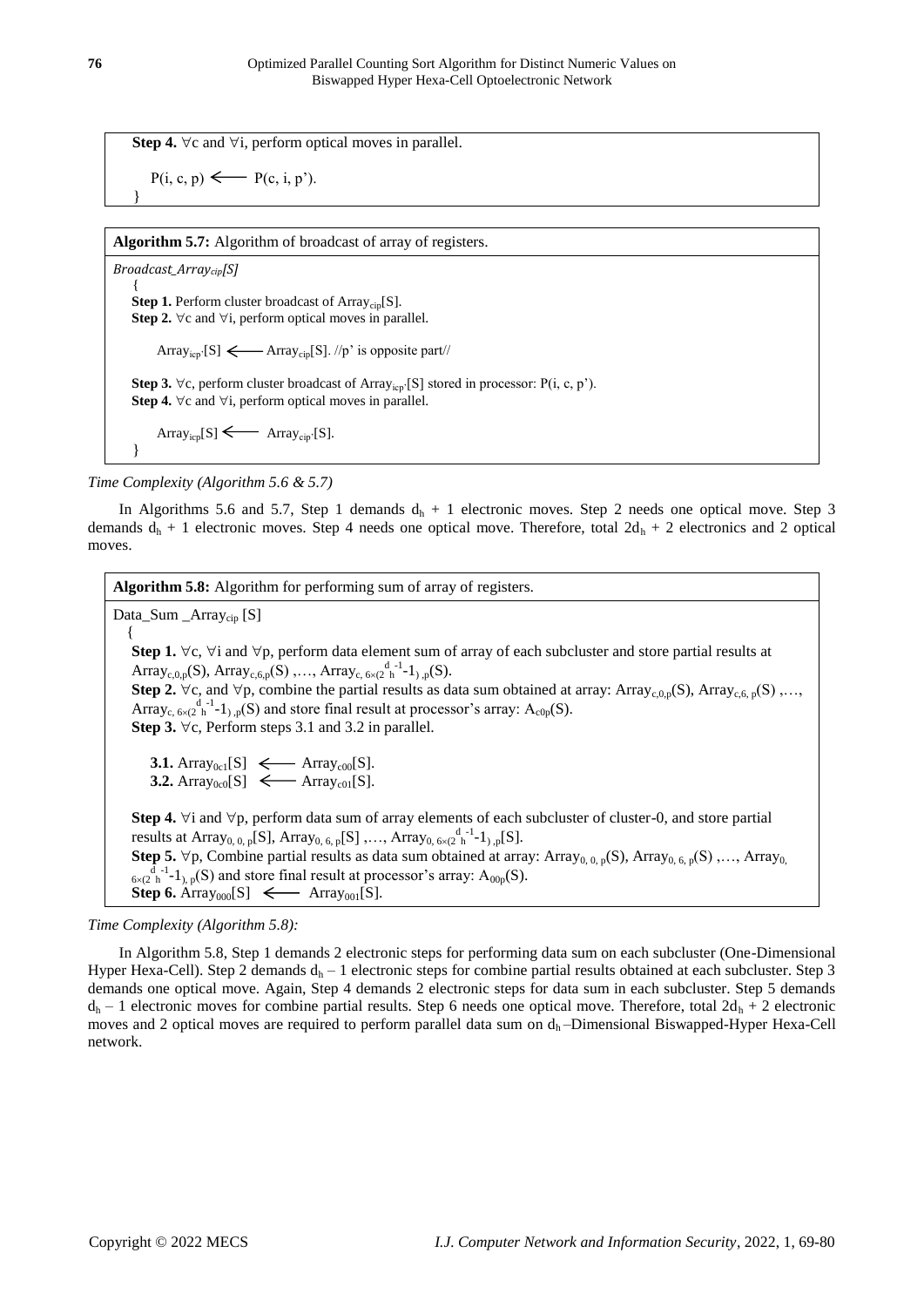

Fig.4. Data Initialization (One-Dimensional Biswapped-Hyper Hexa-Cell)



Fig.5. Communication Steps for Computing Min and Max (1-Dimensional Hyper Hexa-Cell)



Fig.6. Communication Steps for Computing Min and Max (2-Dimensional Hyper Hexa-Cell)

#### **6. Results & Discussion**

The proposed parallel counting sort algorithm sorts  $2N^2$  (network size) distinct data elements in  $10d_h + 12 + log_2S_A$ electronic and 10 optical moves, where  $S_A$  is the size of count array:  $A_{\text{cin}}[S_A]$ . The counting sort delivers optimal performance, if difference between the sizes of array:  $A_{\text{cio}}[S_A]$  and array:  $B_{\text{cio}}[S_B]$  is least, where  $S_B$  is the size of network or the size of output array:  $B_{\text{cin}}[S_B]$ , where final sorted data elements will be stored. To measure performance of our proposed parallel counting sort approach respective to the serial approach of counting sort, performance matrices, such as speedup and efficiency is evaluated. The speedup and efficiency as performance matrices for our proposed parallel counting sort methodology is in Eqs. (1) and (2).

$$
Speedup = \frac{S_A - 1 + 2S_B}{10d_h + 22 + \log_2 S_A}
$$
 (1)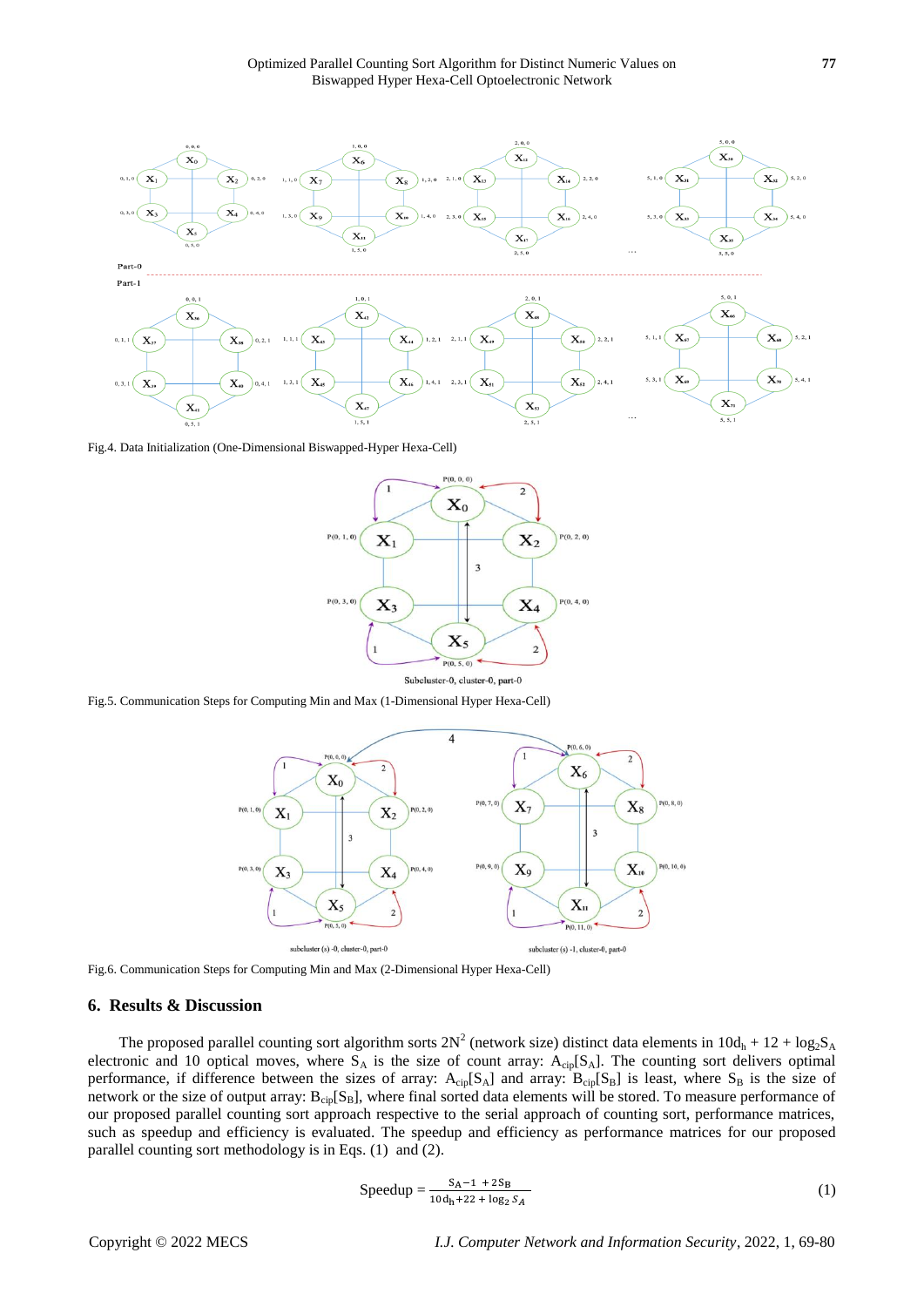$$
\text{Efficiency} = \frac{\frac{S_A - 1 + 2S_B}{10d_h + 22 + \log_2 S_A}}{S_B} \tag{2}
$$

**Case 1.** Assuming the optimal case, when size of count array:  $A_{\text{cip}}[S_A]$  equals to the size of output array:  $B_{\text{cip}}[S_B]$ . In Tables 1, 2 and 3, speedup and efficiency are displayed for optimal cases. For example, speedup and efficiency are 5.634 and 0.078 respectively for optimal case of One-Dimensional Biswapped Hyper Hexa-Cell network ( $S_A$ =72). Similarly, for optimal case of Two-Dimensional Biswapped Hyper Hexa-Cell network  $(S<sub>A</sub>=144)$ , speedup and efficiency are 8.767 and 0.060 respectively. Further, speedup and efficiency are 14.345 and 0.049 respectively for optimal case of Three-Dimensional Biswapped Hyper Hexa-Cell network  $(S_A=288)$ .

**Case 2.** Assuming the case when difference between the sizes of array:  $A_{\text{cip}}[S_A]$  and array:  $B_{\text{cip}}[S_B]$  is large. In other words, difference between maximal and minimal data values is large. In Tables 1, 2 and 3, such cases are displayed for one, two and three-dimensional Biswapped Hyper Hexa-Cell, when difference between maximal and minimal data values is large. Assuming minimal data value is 5 and maximal data values is 128 respectively among 72 distinctive data values stored at their respective processor of One-Dimensional Biswapped-Hyper Hexa-Cell network, then speedup and efficiency will be 6.854 and 0.095 respectively (as displayed in Table 1). Even speedup and efficiency will become better in case difference between maximal and minimal data values are comparatively becoming larger. *For example*, assuming maximal and minimal data values are 102 and 356 respectively among 72 distinctive data values stored at their respective processor of One-Dimensional Biswapped-Hyper Hexa-Cell network, then the speedup and efficiency will be 9.952 and 0.138 respectively (as displayed in Table 1). Let's take another example when the difference between maximal and minimal data values is comparatively more*. For example*, assuming maximal and minimal data values are 55 and 888 respectively among 72 distinctive data values stored at their respective processor of One-Dimensional Biswapped-Hyper Hexa-Cell network, then the speedup and efficiency will be 23.429 and 0.325 respectively (as displayed in Table 1). It can be observed by analysis of earlier examples that when the difference between maximal and minimal data values are getting larger, speedup and efficiency also increasing.

Similarly, in table 2, 144 distinct numeric values have considered for sorting on 2-Dimensional Biswapped-Hyper Hexa-Cell, assuming each processor stores a single numeric value. Here also we show optimal case for counting sort when the difference between the maximal and minimal data values is least or equal to the size of network. *For example*, assuming maximal and minimal data values are 45 and 188 respectively among 144 distinctive data values stored at their respective processor of Two-Dimensional Biswapped-Hyper Hexa-Cell network, then the speedup and efficiency will be 8.767 and 0.060 respectively (as displayed in Table 2). Let's take another example where difference between maximal and minimal data values is comparatively larger. *For example*, assuming maximal and minimal data values are 12 and 2356 respectively among 144 distinctive data values stored at their respective processor of Two-Dimensional Biswapped-Hyper Hexa-Cell network, then the speedup and efficiency will be 49.482 and 0.343 respectively (as displayed in Table 2). Thus here also it is concluded that for worst case scenario when the difference between maximal and minimal data values is large, proposed algorithm performs comparatively better.

It may also be noted that as difference between maximal and minimal data values is getting larger, more communication moves required for parallel execution. However, only few communication moves (electronic and optical) has been observed as increasing in parallel sorting. *For example*, when the difference between the maximal and minimal data values is 144 for Two-Dimensional Biswapped-Hyper Hexa-Cell network, then total 49.16 communication moves required for sorting. Whereas, total 53.19 communication moves are required for sorting when the difference between maximal and minimal data values is 2344. Therefore, comparatively approx. four communication moves more required for parallel sorting of distinct numeric values.

| <b>Network Size</b>  | Size of Array: $A[S_4]$ | <b>Parallel Communication</b><br><b>Moves</b> | Speedup | <b>Efficiency</b> |
|----------------------|-------------------------|-----------------------------------------------|---------|-------------------|
| 72<br>(Optimal Case) | 72                      | 38.16                                         | 5.634   | 0.078             |
| 72                   | 124                     | 38.95                                         | 6.854   | 0.095             |
| 72                   | 255                     | 39.99                                         | 9.952   | 0.138             |
| 72                   | 538                     | 41.07                                         | 16.581  | 0.230             |
| 72                   | 834                     | 41.70                                         | 23.429  | 0.325             |
| 72                   | 1521                    | 42.57                                         | 39.088  | 0.542             |

Table 1. Communication Moves, Speedup & Efficiency for 1-Dimensional Biswapped Hyper Hexa-Cell

In Table 3, communication moves (electronic plus optical), speedup and efficiency is displayed for sorting 288 distinct numeric values on Three-Dimensional Biswapped-Hyper Hexa-Cell, assuming each processor stores a single numeric value. For the optimal case, when difference between maximal and minimal data values is least, 60.16 communication moves are required with the speedup and efficiency of 14.345 and 0.049 respectively. Likewise, One and Two-Dimensional Biswapped-Hyper Hexa-Cell, the performance of proposed algorithm on Three-Dimensional Biswapped-Hyper Hexa-Cell also becomes better as difference between maximal and minimal data value is getting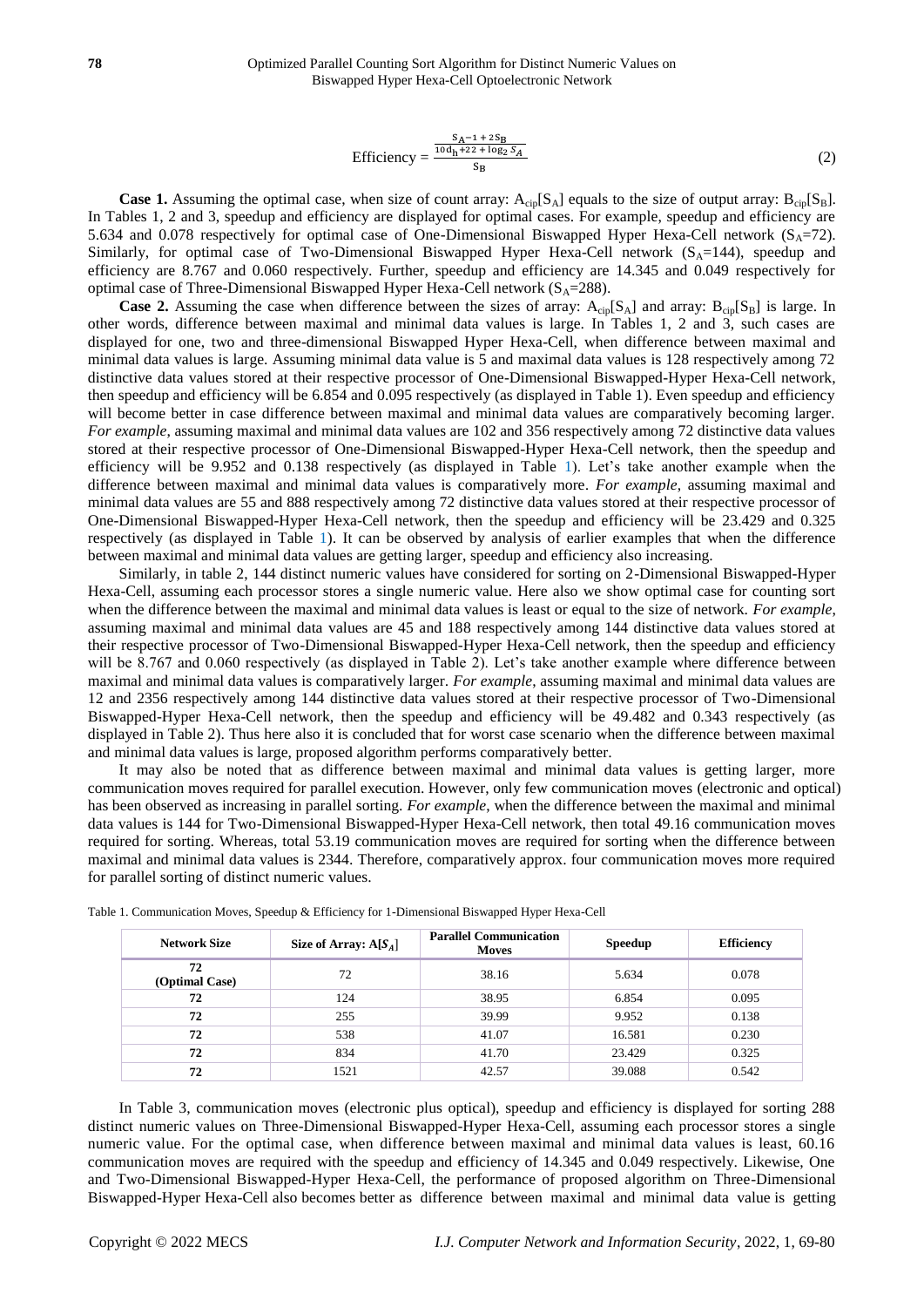large. *For example*, when the difference between the maximal and minimal data values is 4214 for Three-Dimensional Biswapped-Hyper Hexa-Cell network, then total 64.04 communication moves required for sorting with the speedup and efficiency of 74.797 and 0.259 respectively. Therefore, a significant improvement in speedup and efficiency is observed compared to the optimal case with only near about four-unit increase in the communication moves.

Table 2. Communication Moves, Speedup & Efficiency for 2-Dimensional Biswapped Hyper Hexa-Cell

| <b>Network Size</b>   | Size of Array: $A[S_A]$ | <b>Parallel Communication</b><br><b>Moves</b> | <b>Speedup</b> | <b>Efficiency</b> |
|-----------------------|-------------------------|-----------------------------------------------|----------------|-------------------|
| 144<br>(Optimal Case) | 144                     | 49.16                                         | 8.767          | 0.060             |
| 144                   | 267                     | 50.08                                         | 11.062         | 0.076             |
| 144                   | 456                     | 50.83                                         | 14.617         | 0.101             |
| 144                   | 789                     | 51.62                                         | 20.844         | 0.144             |
| 144                   | 1544                    | 52.59                                         | 34.816         | 0.241             |
| 144                   | 2345                    | 53.19                                         | 49.482         | 0.343             |

Table 3. Communication Moves, Speedup & Efficiency for 3-Dimensional Biswapped Hyper Hexa-Cell

| <b>Network Size</b>   | Size of Array: $A[S_4]$ | <b>Parallel Communication</b><br><b>Moves</b> | <b>Speedup</b> | <b>Efficiency</b> |
|-----------------------|-------------------------|-----------------------------------------------|----------------|-------------------|
| 288<br>(Optimal Case) | 288                     | 60.16                                         | 14.345         | 0.049             |
| 288                   | 578                     | 61.17                                         | 18.849         | 0.065             |
| 288                   | 1024                    | 62.00                                         | 25.304         | 0.087             |
| 288                   | 2345                    | 63.19                                         | 46.209         | 0.160             |
| 288                   | 3054                    | 63.57                                         | 57.086         | 0.198             |
| 288                   | 4214                    | 64.04                                         | 74.797         | 0.259             |

## **7. Conclusion**

In the present article, optimized parallel counting sort algorithm was proposed for sorting distinct numeric values on optoelectronic dh-dimensional Biswapped-Hyper Hexa-Cell network. The proposed parallel algorithm demanded total  $10d_h + 12 + \log_2 S_A$  electronic and 10 optical moves, where  $S_A$  is the size of count array:  $A_{\text{cip}}[S_A]$ .

The performance of the proposed algorithm was measured based on the performance matrices: speedup and efficiency. In fact, in Tables 1, 2 and 3, speedup and efficiency for both cases (Case 1 and Case 2) are displayed. In Case 1, optimal conditions were analyzed, when difference between the maximal and minimal data values is least. In Case 2, such conditions were analyzed when difference between the maximal and minimal data values is large. Based on the analyses in Table 1, 2 and 3, it was observed that the performance of the proposed algorithm (in-terms of speedup and efficiency) was constantly improving for the case when difference between the maximal and minimal data values was getting larger. *For example*, speedup and efficiency was 23.429 and 0.325 for One-Dimensional Biswapped-Hyper Hexa-Cell when the difference between maximal and minimal data values plus one (size of array:  $A[S_A]$ ) was 834. Whereas, speedup and efficiency was 39.088 and 0.542 for One-Dimensional Biswapped-Hyper Hexa-Cell when the difference between maximal and minimal data values plus one (size of array:  $A[S_A]$ ) was 1521. It was also observed that as difference between maximal and minimal data values was getting larger, only few communication moves more required for parallel execution. *For example*, when the difference between maximal and minimal data values was 834 for One-Dimensional Biswapped-Hyper Hexa-Cell network, then total 41.70 communication moves required for sorting. Whereas, total 42.57 communication moves were required for sorting when the difference between maximal and minimal data values was 1521.

Thus based on the analysis it is concluded that the proposed parallel algorithm delivers better performance since speedup and efficiency increases for the worst case scenario as difference between maximal and minimal data values increases, with only few moves increase in required communication moves.

In future, extensive effort required in the direction to develop a novel and efficient parallel algorithm for sorting non-distinctive numeric values on Biswapped-Hyper Hexa-Cell and other competitive optoelectronic networks, such as Biswapped-Torus. Besides, other well-known sorting methods, such as insertion sort, selection sort, merge sort, etc. may be adopted for sorting numeric values on Biswapped-Hyper Hexa-Cell network.

## **References**

- [1] W. D. Hills, G. L. Steele, Data parallel algorithm, Communications of the ACM, vol. 29, no. 12, pp. 1170-1183.
- [2] G. Marsden, P. Marchand, P. Harvey, S. Esener, Optical transpose interconnection system architecture, Opt. Lett. vol. 18, no.13, pp.1083–1085, 1993.
- [3] W. Xiao, B. Parhami, W. Chena, Ma Hea and W. Wei. Biswapped networks: a family of interconnection architectures with